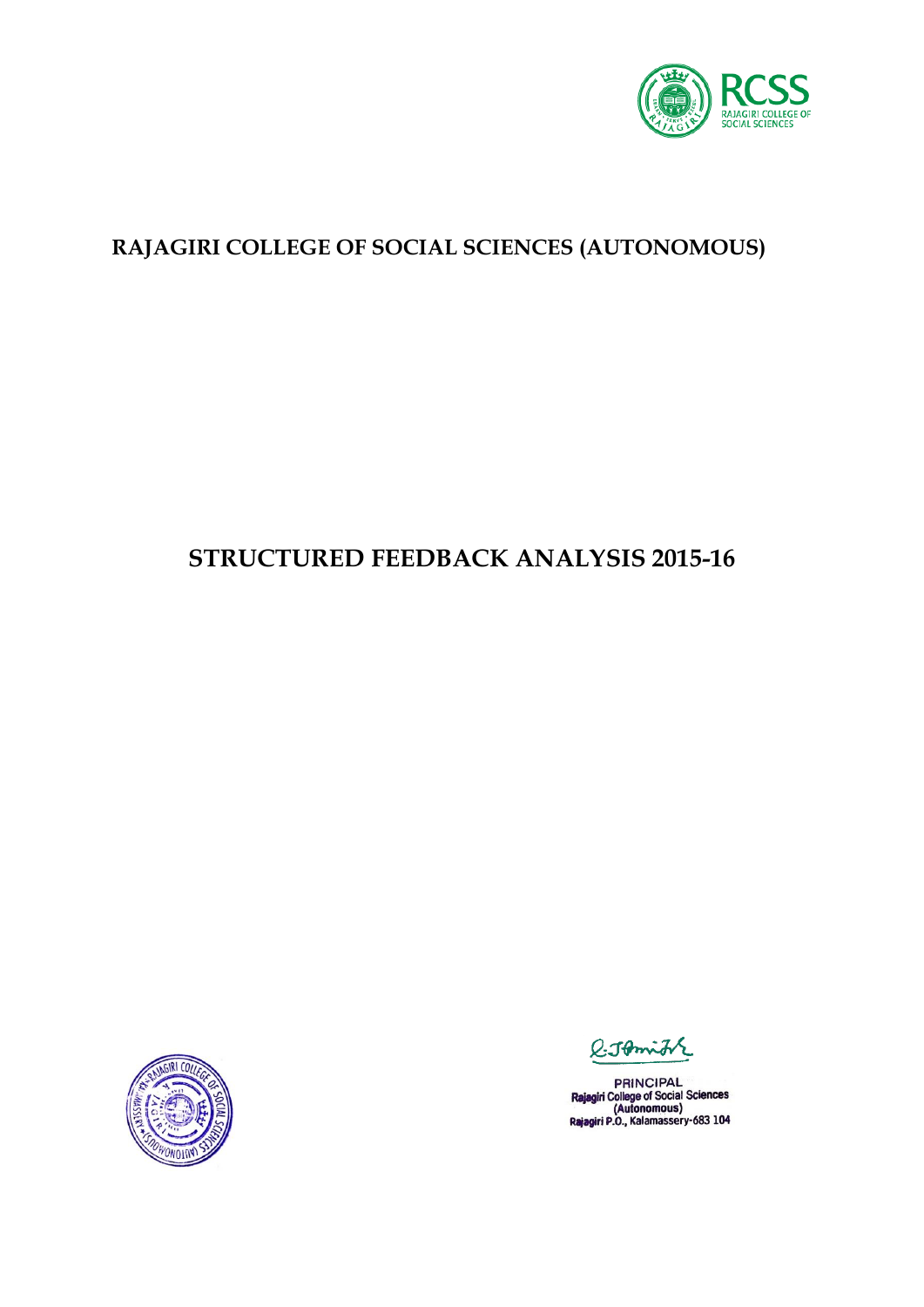

### **Analysis of Structured Feedback from Students**

Structured feedback on curriculum was collected from the students on the following areas.

- A1. Coverage of the curriculum in catering to their professional needs
- A2. Relevance of the courses in the curriculum and its contents
- A3. Relevance of the curriculum in relation to latest technology or emerging trends
- A4. Relevance of the assignments/seminars/projects in attaining the course outcomes
- A5. Additional reading materials in terms of their usefulness
- A6. Relevance of internship/field visits/projects in the curriculum
- A7. Relevance of the value added courses offered
- A8. Library facilities including online databases in terms of their usefulness
- A9. Quality of other trainings offered

A total of 379 students gave their feedback. The analysis of the feedback is given below.





**PRINCIPAL** niri College of Social Sciences (Autonomous) Rajagiri P.O., Kalamassery-683 104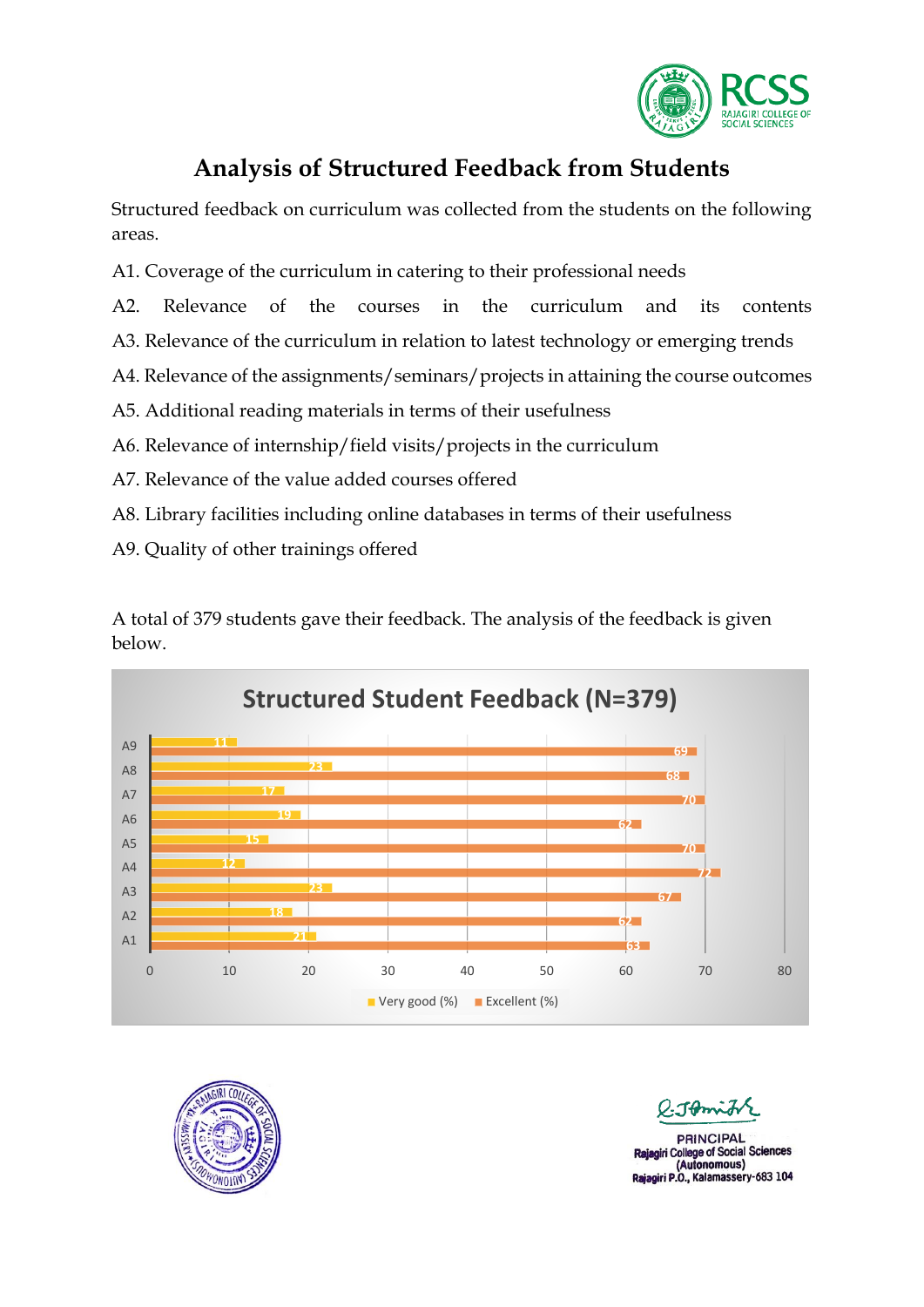

### **Analysis of Structured Feedback from Alumni**

Structured feedback on curriculum was collected from the alumni on the following areas.

- A1. Coverage of the curriculum in catering to their professional needs
- A2. Relevance of the courses in in making students employable
- A3. Relevance of the curriculum in relation to latest technology or emerging trends
- A4. Relevance of the courses in attaining the required skills/competencies
- A5. Relevance of internship/field visits/projects in the curriculum
- A6. Usefulness of additional trainings received
- A7. Relevance of the value added courses offered
- A8. Library facilities including online databases in terms of their usefulness
- A9. Quality of trainings received

A total of 47 alumni gave their feedback. The analysis of the feedback is given below.





Them

**PRINCIPAL** giri College of Social Sciences (Autonomous) Rajagiri P.O., Kalamassery-683 104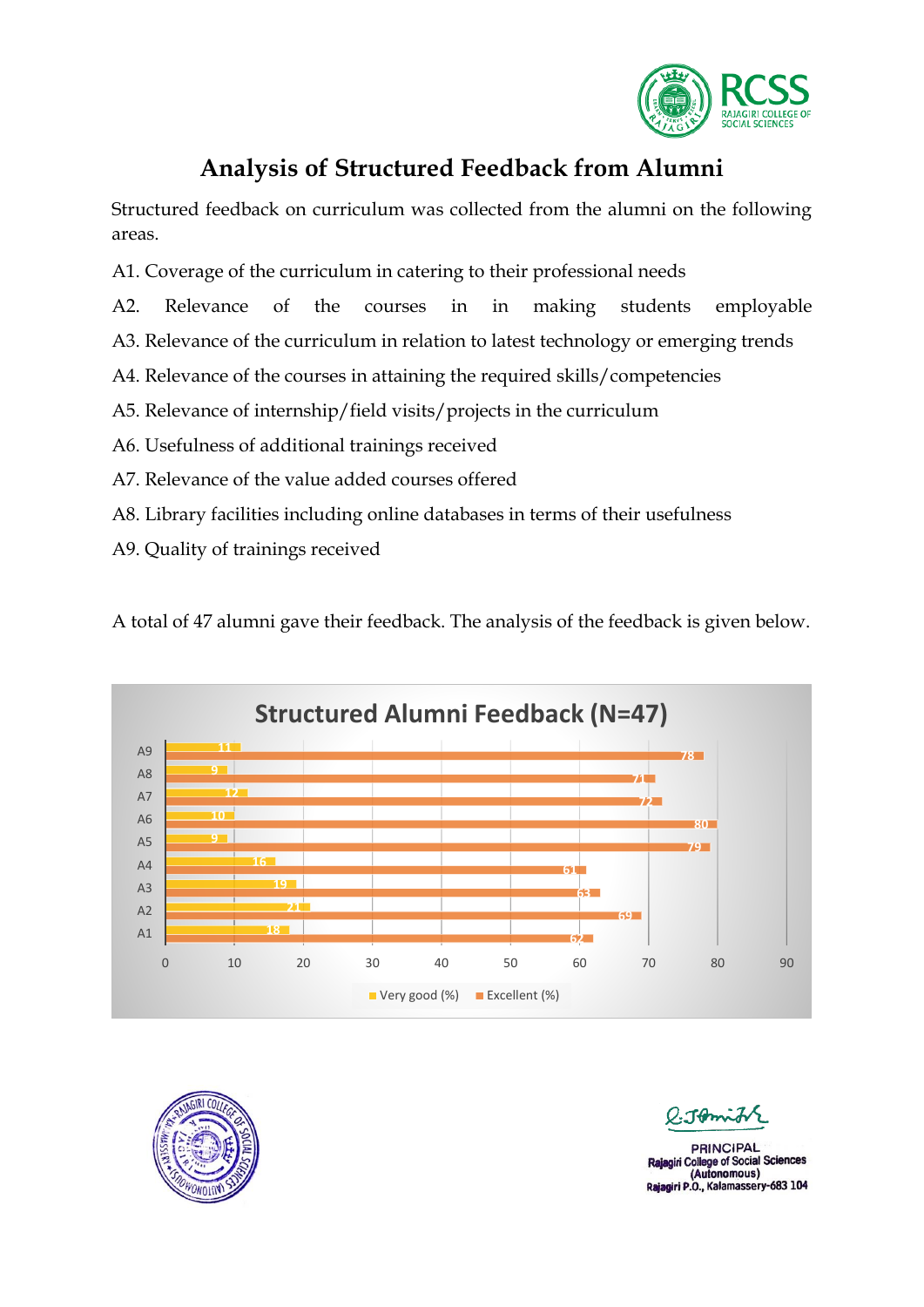

## **Analysis of Structured Feedback from Teachers**

Structured feedback on curriculum was collected from the Teachers on the following areas.

- A1. Coverage of the curriculum and its contents
- A2. Relevance of the courses in making students employable
- A3. Relevance of the curriculum in relation to latest technology or emerging trends
- A4. Relevance of the courses in attaining the expected programme outcomes
- A5. Relevance of internship/field visits/projects in the curriculum A6. Facilities for

delivering the course contents effectively

- A7. Relevance of the value added courses offered
- A8. Library facilities including online databases in terms of their usefulness
- A9. Usefulness of trainings offered for effective teaching

A total of 51 teachers gave their feedback. The analysis of the feedback is given below.





 $-1$ 

**DRINCIPAL** iri College of Social Sciences (Autonomous) Rajagiri P.O., Kalamassery-683 104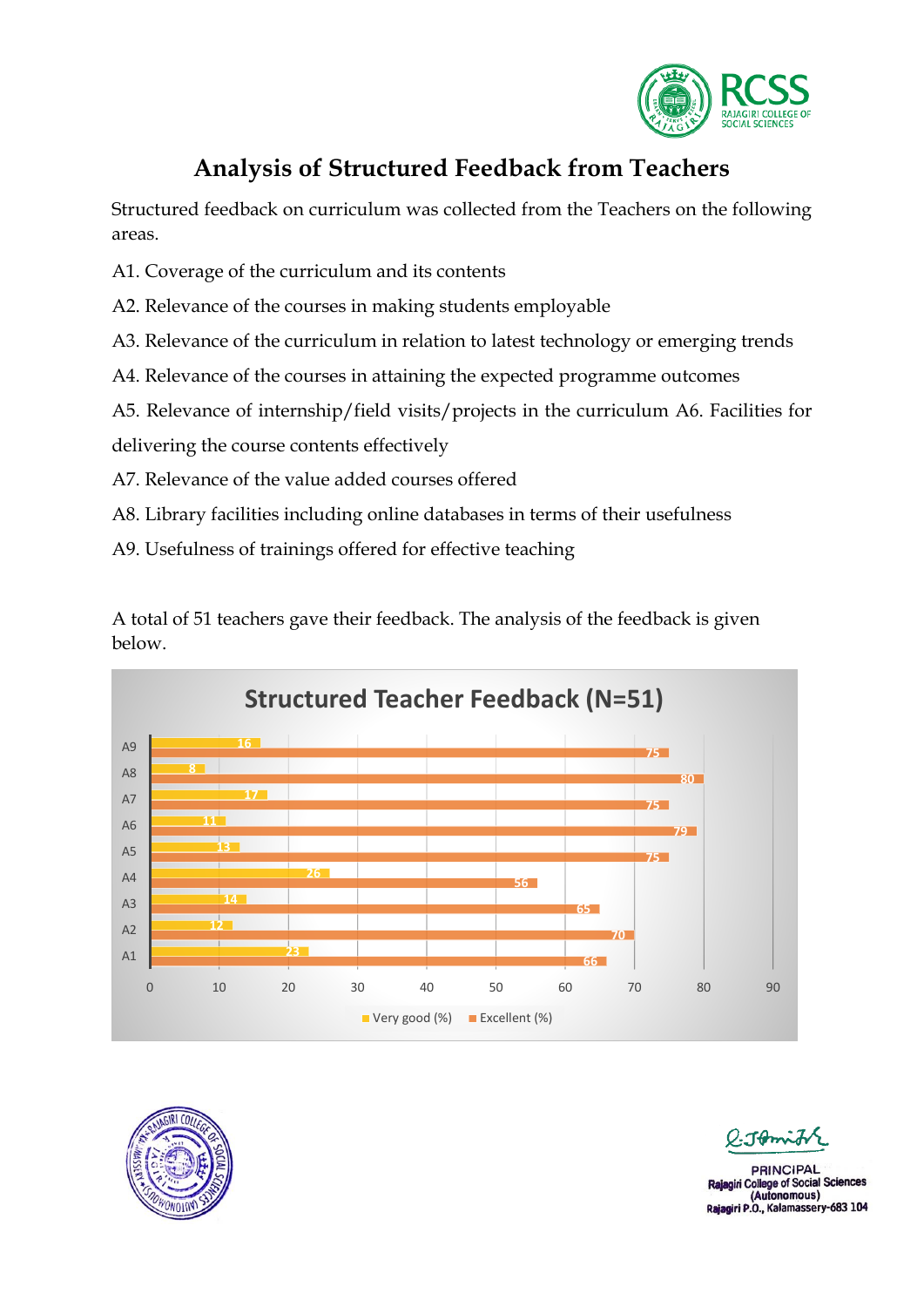

# **Analysis of Structured Feedback from Employers**

Structured feedback on curriculum was collected from the employers on the following areas.

- A1. Conceptual clarity of candidates from the college
- A2. Application skills of the candidates
- A3. Job specific skills of the candidates
- A4. General competencies of the candidates
- A5. Soft skills of the candidates
- A6. Relevance of the curriculum in developing industry expected outcomes
- A7. Relevance of the curriculum in developing a proactive attitude in the candidates

A total of 23 employers gave their feedback. The analysis of the feedback is given below.





Them

**PRINCIPAL** giri College of Social Sciences (Autonomous) Rajagiri P.O., Kalamassery-683 104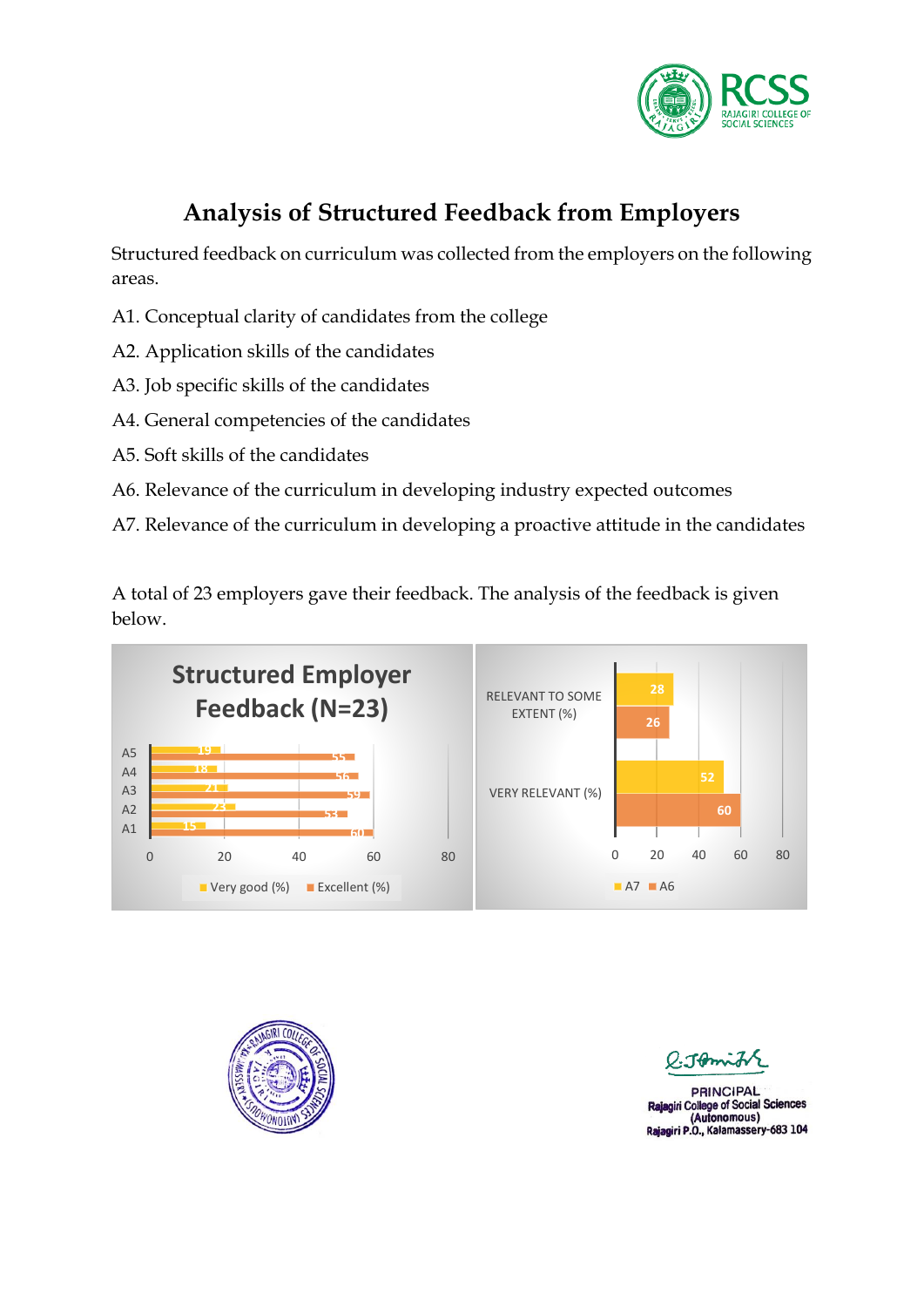

## **Summary of descriptive feedback received from the stakeholders**

The descriptive feedback from the different stakeholders has also been summarized. The summary is given department wise so as to be helpful in using the feedback for curriculum revisions.

#### **Department of Business Administration**

The feedback from alumni suggested to add some programmes in the syllabus to enhance problem solving skills, critical thinking and adaptability. The employers suggested adding latest policies and programmes in the syllabus to enhance the aptitude skill and soft skill of students along with general awareness and leadership skills. The feedback from teachers were mainly focused on modifying the curriculum content based on outcome based perspective, strengthening the core courses etc.

#### **Department of Computer Science**

The employers felt that the students need a training before actually assigning them with a project as well as strong with the basics of Programming. The curricula should ensure that the students have more exposure to the recent trends in technology. Their curricula also should focus on making them more adaptable to the new paradigms. Alumni feedback emphasized that the curricula should give importance to other fields of study like designing, testing, analyst and administration apart from programming. They have suggested more life skills programs to improve their interpersonal skills and communication. The students have suggested to reduce the content of the subjects and to include more co-curricular and extracurricular activities. The curricula should also encourage students to participate in Technical Fests conducted by other colleges. Teachers felt that the Syllabi has to be revamped with more focus on recent trends in technologies and importance of activity oriented teaching. The curricula can be modified to include integrated courses.



Tamits

**PRINCIPAL** giri College of Social Sciences (Autonomous) Rajagiri P.O., Kalamassery-683 104